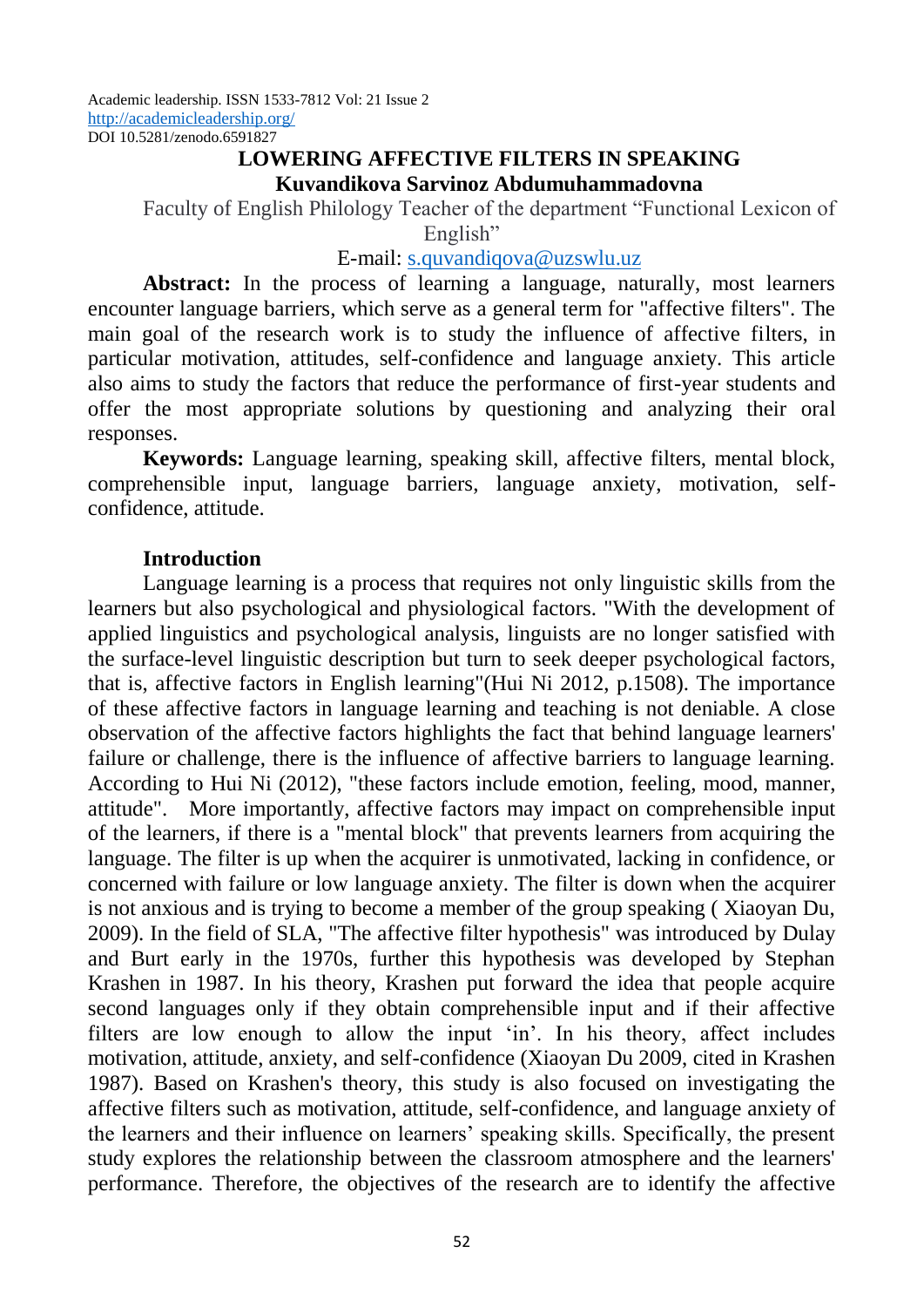filters which act as obstacles in developing speaking skills and suggest various ways to the EFL teachers to improve the students' weaknesses. More specifically, this study is addressed to answer the following research questions.

a. What kind of affective filters does influence more on students' speaking skills?

b. What measures can be taken to enhance their English-speaking proficiency?

The significance of the present research is that there was paid little attention to this field by Uzbek linguistics, and this issue has not been explored in-depth. The chief aim of this study is to show the teachers the importance of reducing the affective filters through the analysis of the connection between affective filters and students' challenges in speaking.

# **Literature review**

# *Affective filters and Foreign language learning.*

The impact of the affective filters on learning has been captured by many foreign language researchers' attentions. Dulay and Burt were the first scientists who proposed the notion *Affective Filter Hypothesis* to the SLA. They claim (1977) that "people with high affective filters have a lower intake of language as compared to people having a lower effective filter and greater intake". However, this hypothesis was popularized by Stephan Krashen, involving in his five input Hypotheses in 1985. Since then, the interest in the affective filters in language acquisition and learning has been raised. One of them was prominent Russian linguist Irina Arnold. She emphasized in her works the two reasons whyteachers should concentrate on learners' affective filters. Firstly "the attention to affective aspects can lead to more effective language learning". Secondly, attention to affective aspects can contribute to the whole-person development, which is "beyond language teaching and even beyond what has traditionally been considered the academic realm" (Hui Ni 2012, cited in Arnold 2000). As mentioned Krashen (1985) "The foreign language learning process involves four different affective domains, such as motivation, anxiety, attitude, and self-confidence". These four major factors are essential notions of the current study.

## *Motivation*

As one of the significant influential factors in language learning, motivation has been examined by many researchers in the field of SLA and showed controversial results. On the orchand, Brown (2001) defines it as, "Motivation is the extent to which you make choices about goals to pursue and the effort you will devote to that pursuit". On the other hand, Yazigy (1991) does not find a strong relationship between students' motivation in English learning and their performance in this language. Furthermore, Crookes and Schmitz (2001) acknowledge that "Motivation has been identified as the learners' orientation with regards to the goal of learning a second language". More precisely, in terms of the division of Gardner and Lambert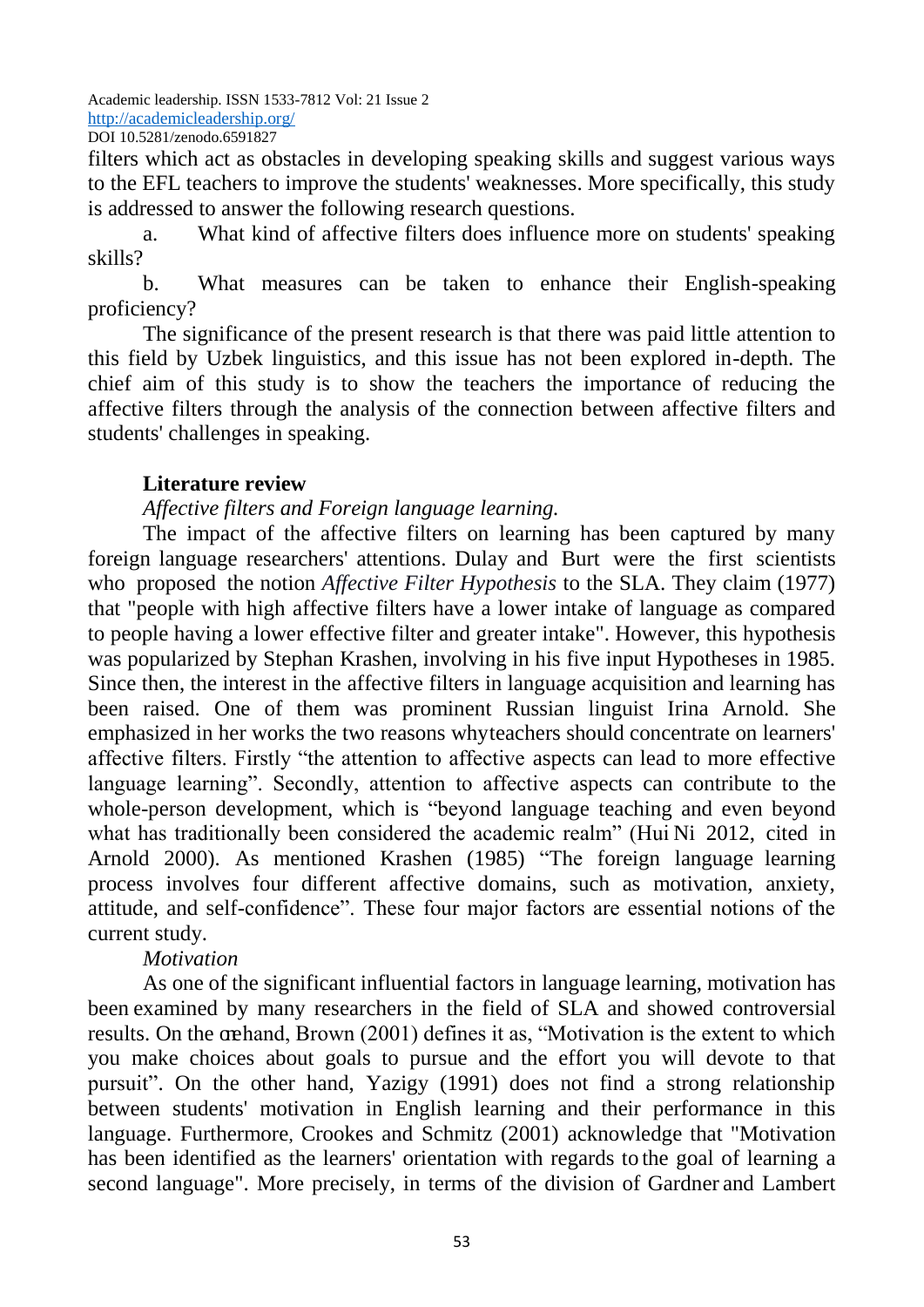(1972), there are two types of motivation, integrative and instrumental. In the latter one, learners of a foreign language motivate themselves by the benefits of getting more professional status or educational goals offered by the second language. In Uzbekistan, more and more young people are learning foreign languages like English, in order to pace with time and as it gives access to many universities abroad.

However, it is true that without motivation even gifted students may fail in languagelearning, whatever strategies they use, whoever has taught them.

# *Attitude*

Attitude is considered to be the second important factor, which greatly influences language learning outcomes. Naturally, the learners with high language attitudes achieve more results, whereas those who have a negative attitude towards learning and all things related to language may not progress at all. The attitude in learning means making commitments, and therefore the attitude and motivation are interconnected. According to Oller (1979, p.138) "Attitudes are merely one of types of factors that give rise to motivation which eventually results in attainment of proficiency in a second language". Similarly, Prodromou (1992) states that a successful learner is the one who possess positive attitudes towards the target language. From this point of view, it is clear that learners with positive attitude towards speaking enjoy being involved in any kind of speaking activities, while learners with negative attitude avoid dealing with the conversations and will be less willingto take participation in them.

## *Anxiety*

Another factor is anxiety, which is correlated to some negative feelings such as stress, worry, and tension. Zafar and Meenakshi (2012) define this factor that is closely related to self-esteem, inhibition, and risk-taking. In the same line, even though it is common feeling, it is not easy to define. It comes with the feelings of uneasiness, frustration, self-doubt, apprehension, or worry (Zafar & Meenakshi 2012). Mainly three components of FL anxietyare identified by researchers, namely, communication apprehension, fear of negative social evaluation, and test anxiety (Horwitz, Horwitz. & Cope, 1986; Macintyre & Gardner, 1989).Anxiety in language learning may affect all language skills, most Uzbek learners tend to have communication apprehension, and it is a real language barrier to support communication. The first component, communication apprehension, is associated with some general personal traits like shyness, quietness, and reticence. The degree of communicationapprehension may vary from person to person, due to the fact that CA may also develop genetically. CA hinders the speakers from expressing their ideas and thoughts in communication. The next component is so-called test anxiety, which commonly occurs in academic sphere. According to Xiayan Du (2009), lack of preparation is factor that can contribute to test anxiety. Poor time management, poor study habits, and lack of organization can lead to a student feeling overwhelmed. Behind test anxiety, there are many other reasons,for instance, the learners' tendency to think negatively about the failures or challenges of thetask and spend more time to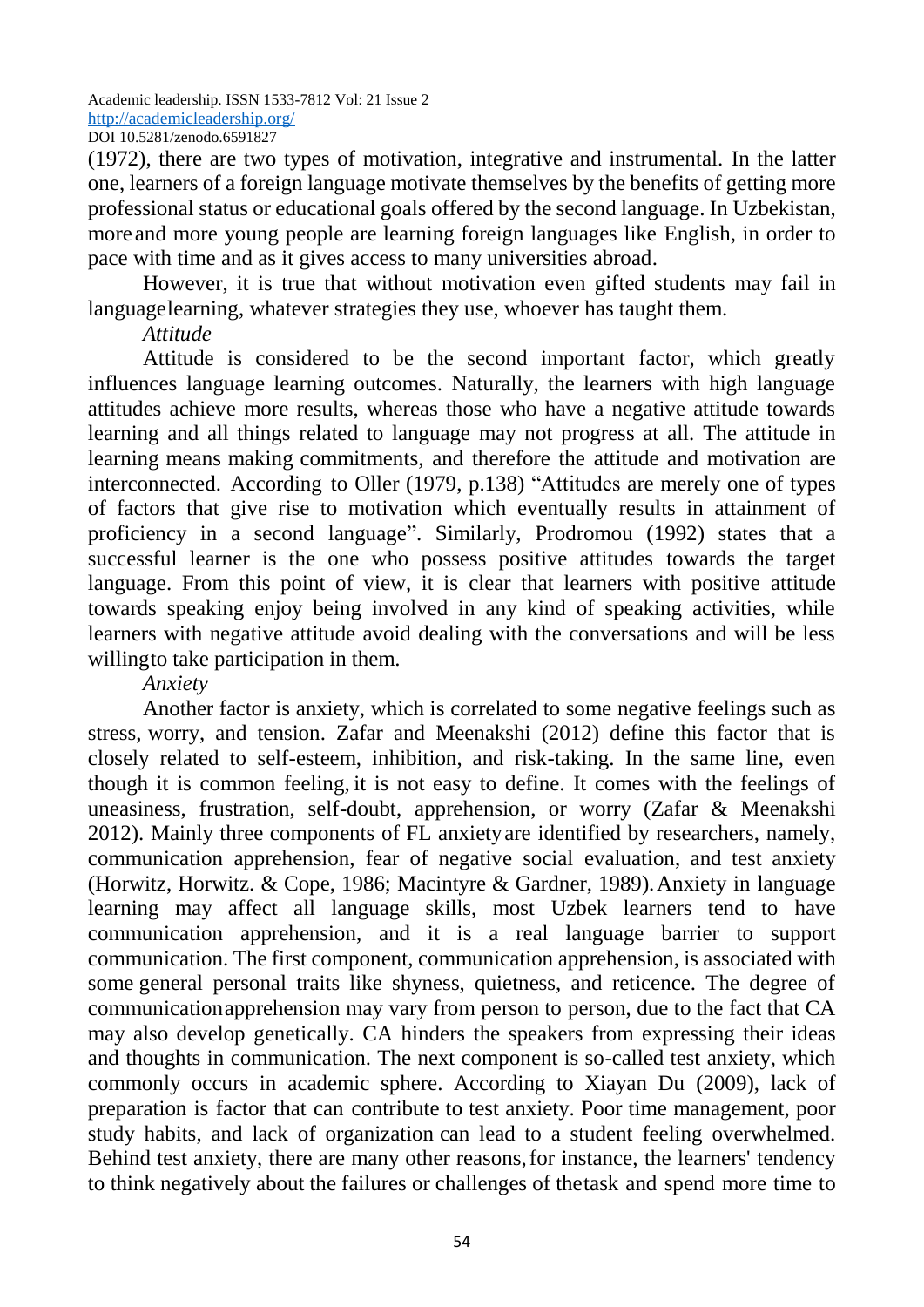thinking the test, rather than preparing for it. The last one is related to a fear of negative evaluation. This is the strongest source of the language anxiety, concerning to the learners' fear of judgement by others, and most young learners face this type of anxiety while speaking, consequently this may lead to the passive learning, and the fossilization of their mistakes.

*Self-confidence.*

Among other personal traits, the self-confidence has a crucial role in developing learners' speaking abilities, for a number of reasons. First, a self-confident student is never afraid of speaking in front of others and never gives up experimenting with new things in the language. Secondly, this factor is correlated with risk-taking, willingness, and self- evaluation, and self-image. Also, highly selfconfident students usually achieve more resultsin speaking, as they believe in their progress and abilities. Furthermore, self-confidence is the factor, which EFL teachers must take into consideration. According to Brown (2007), self-confidence is one of the twelve principles of language teaching. From this perspective, Heacknowledges that it is the teacher's first and foremost responsibility to observe the students' level of self-confidence, when the student is becoming less self-confident, teachers should organize activities to motivate him/her.

All in all, on the basis of all the above-mentioned scientists' theories, this study will analyze the impact of four major affective filters on speaking, and the relationship between classroom environment and students' achievements in language learning.

#### **Research Methodology**

As the present study strived to investigate affective filters' impact on speaking, the research goes through the pre and post-tests and interview. The tests namely, pre and post consisted of the two parts in the first so-called "A" part, the subjects' personal information, including age, nationality, learning experience, and the first language, was surveyed. The second stage of the tests was the "B" part, where the participants opted for a suitable position. For the "B" part, a 16-item questionnaire, measuring the four affective filters by a five-point Likert scale was applied. The five choices were ranged from positive ones, like strongly agree, agree, and neither agree nor disagree, to negative ones like disagree and strongly disagree. If the responses were negative the smallest point was given, as negative answers mean the learner was not affected by filters. More precisely, for strongly agree 1 point, agree 2 points, neither agree nor disagree 3 points, disagree 4 points, and for strongly disagree 5 points were valued. In terms of its reliability and convenience a statement-based questionnaire was chosen as a research instrument. The research lasted about four weeks. The consent forms between researcher and participants were signed at the beginning of the research.

The study started with taking a pre-test. For each factor four questions were devoted, for instance, the questions 2, 4, 6, and 14 were directed to check the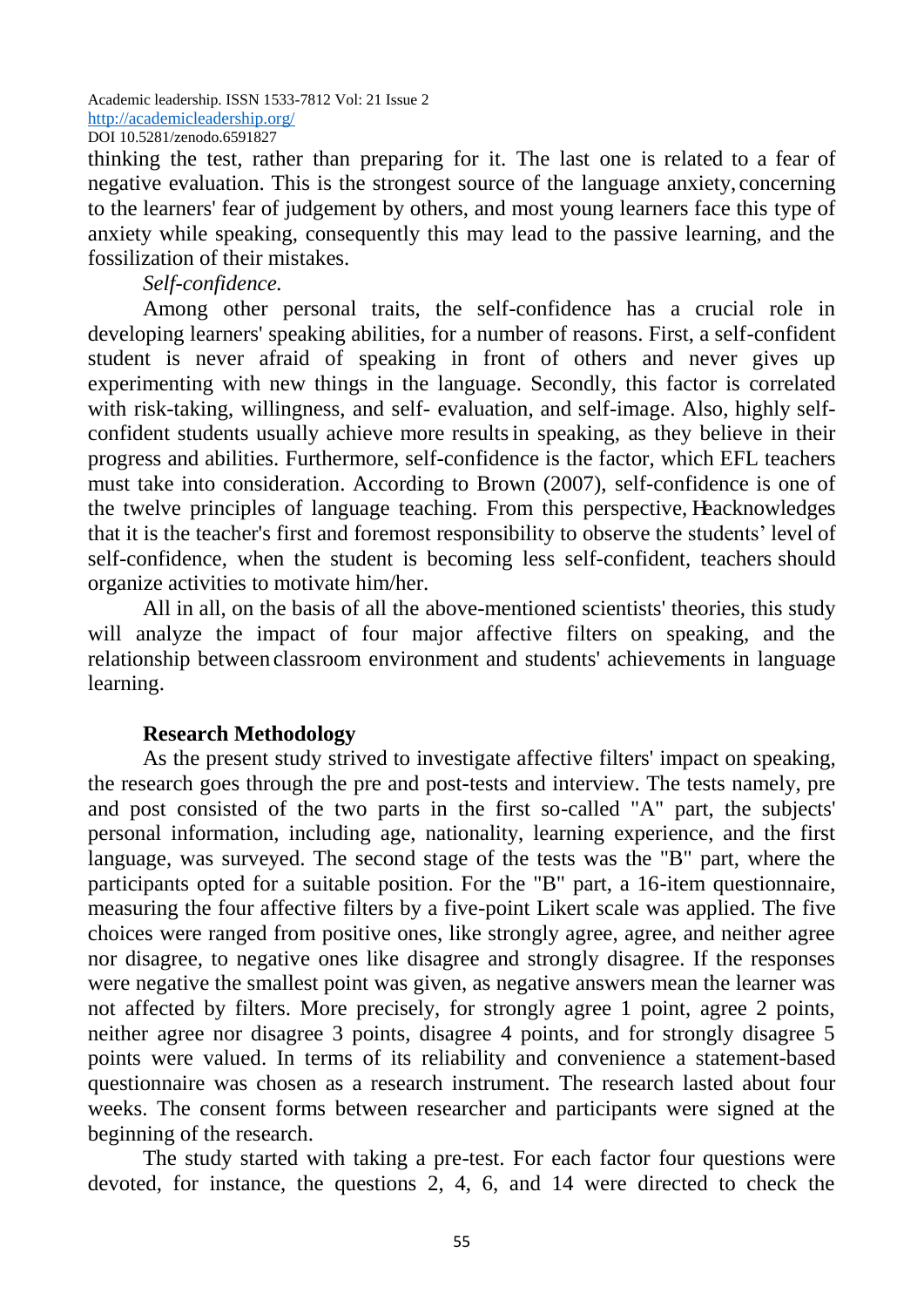influence of language anxiety. As the affective filters' influence specified by the test, the more effective activities and methods were suggested and applied during a twoweek period. Then the same a statement-based questionnaire (as post-test) was checked repeatedly to identify and compare the results. Significantly, in the post-test, "A" part was excluded. At the end of the research, the participants were interviewed in order to summarize the findings. The interview was also based on the evaluation of the influence of the affective factors.

The research subjects were freshmen students of UzSWLU from three groups 2136, 2146, 2154 majoring in the English studies. The reason behind the selection of the groups was based on the degrees of participation in speaking lessons. Consequently, all participants were categorized into elementary and intermediate groups.

## **Analysis and results**

The research data have been collected through its instruments, such as pre and post-tests, and an interview. All responses were recorded in the written form. The results of the elementary students for the pre-test were demonstrated in Figure 1.



Through Comparative analysis, the results of the two categories were explored. As Figure 1 illustrated, the elementary learners were low motivated in speaking with 36

%, while their level of self-confidence was higher by 20%. The numbers were correlated to each other, as they were unwilling to communicate, consequently they were afraid of communicating with high-level students and express their own ideas. Regarding the numbers of the intermediate students, the results were slightly different, motivation accounting for 31% and self-confidence 19% respectively. On the other hand, the figures for the two factors, namely attitude, and anxiety were various in two categories. For instance, the rate of the anxiety more precisely, communication apprehension of the elementary students was noticeable reaching at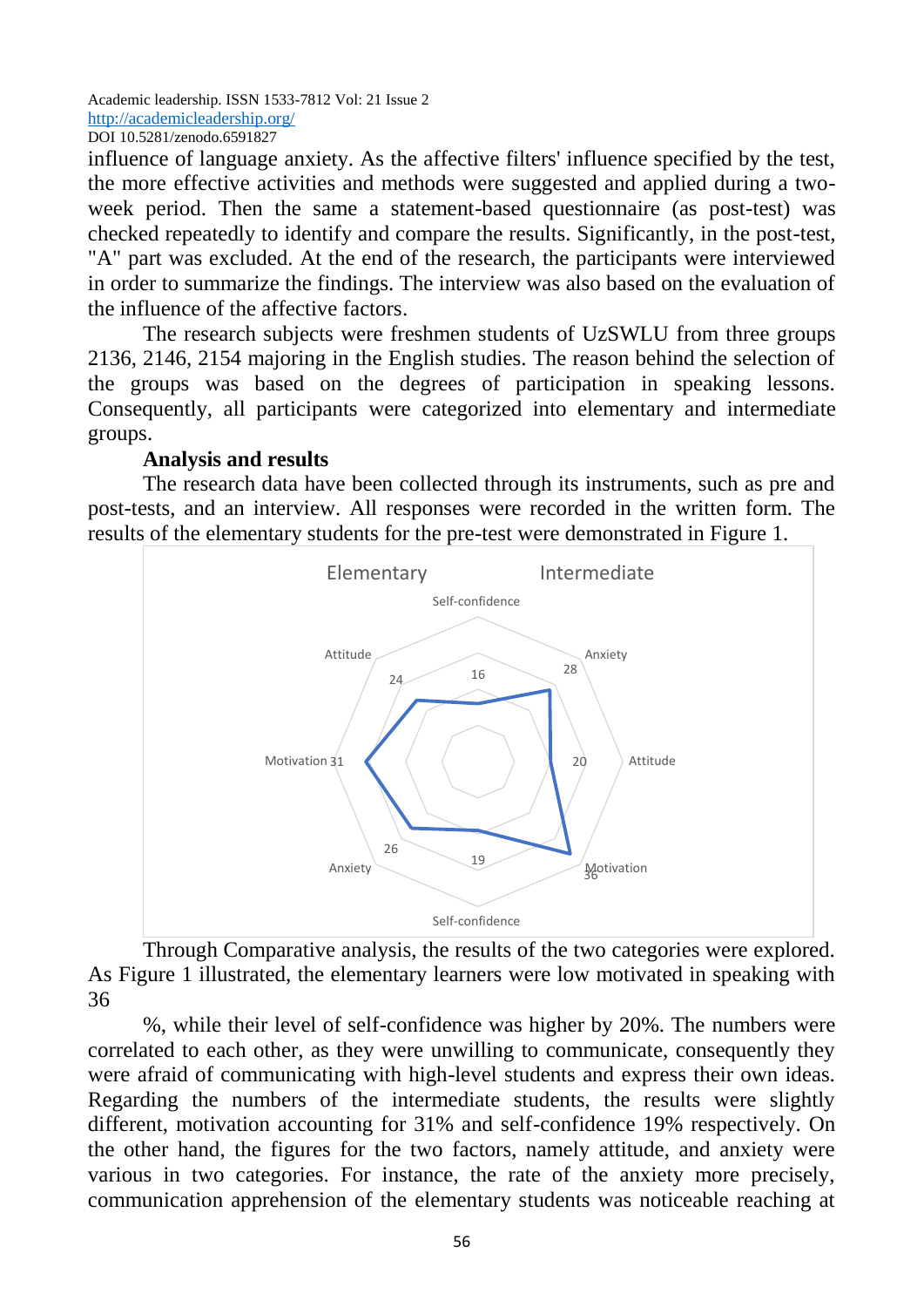26%, perhaps this factor was also related to their age, because both participants were teenagers. Naturally, at this age, they are mostly influenced by such personal traits as shyness, nervousness, and worry. As regards the intermediate learners, they were more anxious with 26%, whereas their attitude towards learning was more positive by 2%. All in all, both types of learners were affected by low motivation and language anxiety. Accordingly, to reduce these factors the more effective speaking activities were applied. One of them using flashcards, as La Spisa (2015) mentions "use of talk cards lowers the language anxiety of adult learners, and they show the motivation to speak English". While working on speaking cards, I found many useful online sources like wordwall.com, where various cards on various topics can be obtained.

Later, different tips were offered. Dealing with language anxiety and low motivation, teachers should give more freedom. As teachers allow more autonomy in speaking the more positive the learning atmosphere will be. From this point, it is visible that the classroom atmosphere created by teachers may help to decrease the affective filters. After applying more learning atmosphere, the participants were taken the very test. The results were given in Figure 2.



Regarding the responses of the post-test, there was no marked difference between the results of the elementary and intermediate students. All affective filters reached the same percentage. Further, the interview was carried out and the answers were compared to investigate the validity and similarity of the results. The interview included 8 main questions related to the second research question. It reported that the participants "A" and "B" were impacted by the teacher's feedback and questions. Moreover, they all had a positive attitude towards the correlation of the classroom atmosphere with oral performance. All other suggestions were given in the conclusion part of the research.

#### **Conclusion**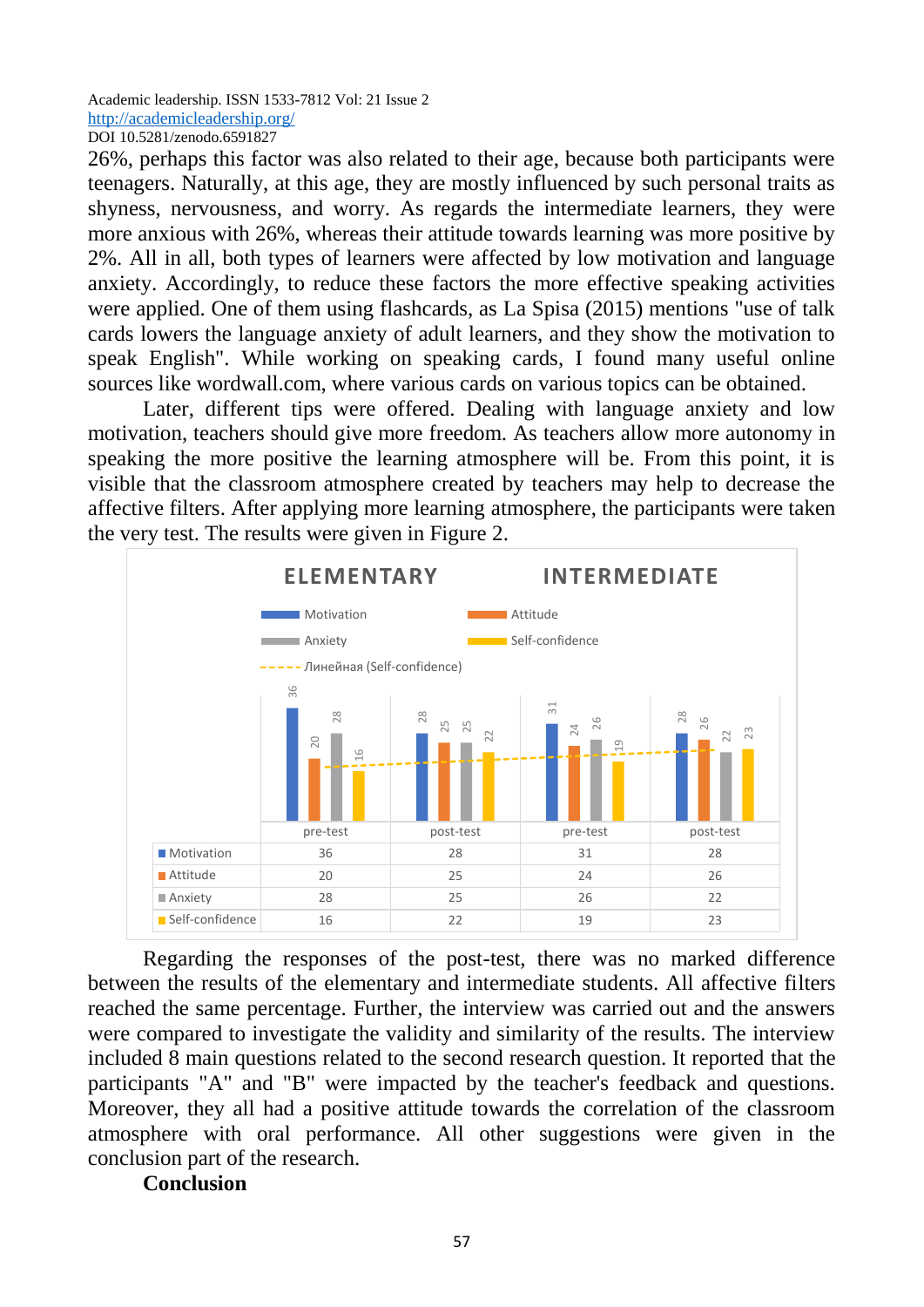All in all, considering all linguists' theories and the present research findings, it is clear that language learning especially the speaking aspect is greatly influenced by affective filters, in this case, low motivation, language anxiety, attitude towards learning, and self-confidence. To what extent the learners affected is dependent on the individual's traits. Additionally, dealing with the affective filters the most essential tips were suggested including the creation of the partnership, modifying the teaching methods, applying for more speaking cards, maintaining the positive learning atmosphere, and making appropriate error corrections in learners' speech. More importantly, ignoring the impact of affective filters on the learners' achievement in speaking is a certain failure. Stela Roscovan (2017) states, the teacher's major task is to identify the affective filters that apply to her learners and try hard to create a positive learning environment in class where every student's contribution is valued and appreciated. The limitations of the research are the limited number of participants and the limited scope of the research. However, this research may lay the foundation for further researches on this matter, due to this study only focused on the speaking aspect. It is suggested that future investigations include comparisons of the learners' variations or learners' language styles and strategies.